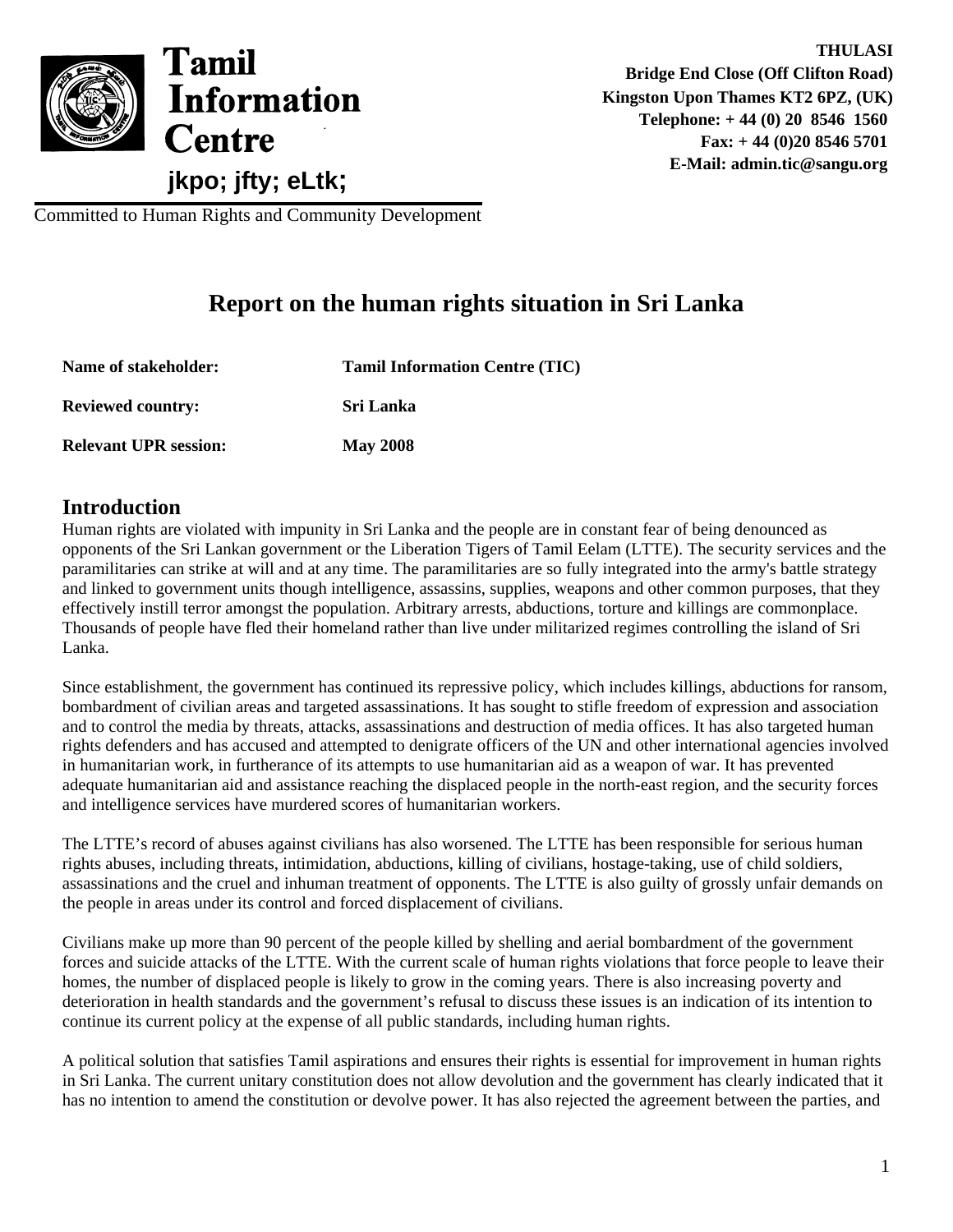accepted by the international community, as contained in the Oslo Declaration. In the circumstances, the proposals of the committee appointed by the government to find a political solution could hardly be expected to pave the way for a lasting solution to the conflict.

## **Arrest and detention**

Thousands of Tamils have been arrested in the last two years and many are still in prisons or detention centres, police stations or in military camps. Most arrests are not carried out on evidence of involvement in some illegal activity but on the mere basis of ethnicity.

A large number of Tamils, including women and students were rounded-up in Colombo and its surrounding areas between 29 November and 4 December 2007 and were subject to humiliation and degrading treatment by the Sri Lankan security forces. The government said on 5 December 2007 that 2,554 Tamils were taken into custody, 2,352 were released after interrogation, and 202 were detained for further investigation. These statistics are open to question. The security forces often deliberately neglect to record the names of all the persons taken into custody during round-ups and this has led to the disappearance of hundreds of Tamils. Many of the detainees are from the north-east seeking safety in Colombo from military operations and violence in these areas, and many others are Hill Country Tamils from Hatton, either employed or involved in trade in Colombo. The Sri Lankan Constitution guarantees the freedom of movement and residence. The government's apparent position that Tamil citizens from the north-east can reside in Colombo only if they satisfy the security forces about their reasons for being in the capital, is a gross violation of human rights under the Sri Lankan Constitution as well as international law. The treatment of thousands of Tamils and the denial of their legitimate rights and safeguards confirm that the human rights of the Tamil people of Sri Lanka are not protected by the rule of law.

More than 350 Tamils, including 51 women, were taken to the Boossa detention centre in Galle District, 65 miles south of Colombo. The Boossa centre is notorious for torture and disappearance of Tamils. The detainees in Boossa were subjected to inhuman and degrading treatment. They were held in crowded conditions without proper water or toilet facilities. More than 100 people were expected to use one toilet. They were not provided sufficient food and they had no change of clothing. Some parents were able to visit their children at Boossa, but the detainees had no facility to communicate with their legal representatives, humanitarian agencies or their relatives, who live far away in Colombo, Hill Country or in the north-east.

The Colombo arrests are just an example of the vulnerable position of the Tamils. Arrests of Tamils are taking place in Sri Lanka's north-east, in many areas of the south and the hill country. The Colombo arrests took place during cordon and search operations although most of the people were in possession of more than one identity document - such as national identity cards, passports, police registration certificates, Village Headman certificates and evidence of employment or trade in Colombo. The persons were not informed of the reasons for the arrest or detention. The relatives were not informed of the whereabouts of the detainees. It is clear that the security forces are not following even the few safeguards provided in the Emergency Regulations (ER) and the Presidential Directives. The Presidential Directives also require that the Sri Lanka Human Rights Commission (SLHRC) should be informed of every arrest under the ER or the Prevention of Terrorism Act (PTA) within 48 hours. But in the case of the mass arrests of Tamils, no information was provided to the SLHRC. The SLHRC itself has failed to take appropriate action in this regard by not demanding information on arrests and the whereabouts of the detainees [Please see Annex 1 for some details about the ER, the PTA and the Presidential Directives].

Both laws give wide powers to the security forces and State officers, and both laws have been condemned as falling far below international standards by the UN and international human rights agencies, which have been repeatedly calling on the government to repeal these laws or introduce the necessary amendments to bring them into line with international standards. The Sri Lankan government has not only ignored these calls but has used these draconian laws to the fullest extent resulting in grave human rights violations. The ERs and the PTA, which are almost exclusively used against the Tamil community, encourage impunity among the security forces, and have led to arbitrary arrests, illegal detention, torture, rape, disappearance and extra-judicial executions. Many Tamils arrested under these draconian laws are held in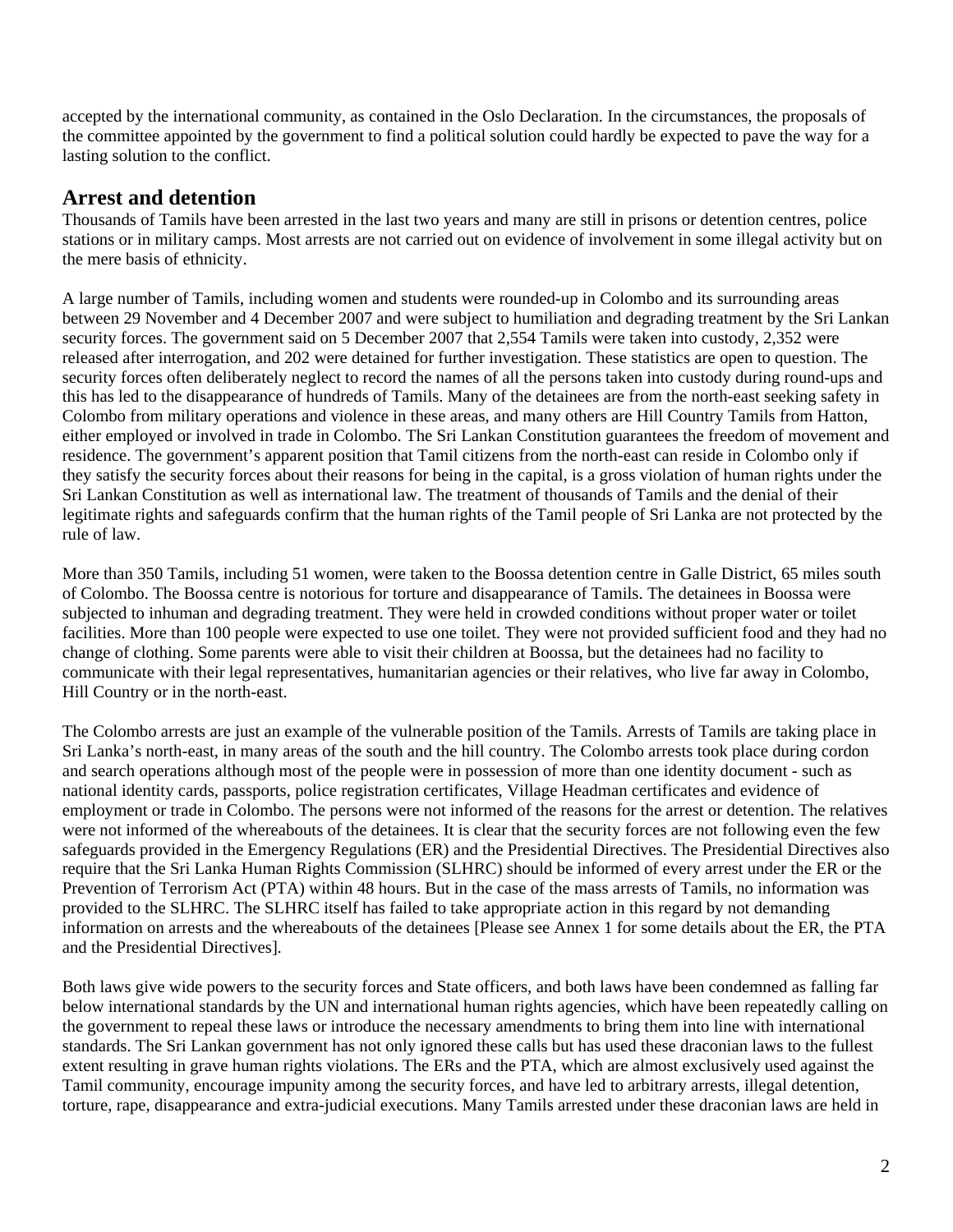detention for several years in the north-east as well as southern areas, in many instances without access to lawyers, organizations or relatives, without facilities for communication or information, without medical facilities or access to humanitarian agencies and sometimes without even being produced before a court of law.

# **Torture**

Torture and ill-treatment are being carried out by the armed forces, paramilitary groups and the police in military camps and police stations. There are also allegations of sexual violence and abuse of women and children in custody, and intimidation of and threats against persons reporting torture. There are no effective witness and victim protection mechanisms in cases of torture. Torture by the security forces has continued in Sri Lanka for several decades and is widespread, systematic and institutionalized, despite international condemnation. The Joint Services Operations Command in Vavuniya, the Kankesanthurai military camp in Jaffna, the Plantain Point army camp in Trincomalee, the "Fourth Floor" headquarters of the Criminal Investigation Department (CID) and the Terrorist Investigation Division (TID) in Colombo, the Batticaloa prison and the Counter Subversive Units (CSU) in various towns, and police stations in the capital and other areas of the south are well known as centres of torture, and according to victims, have special rooms, equipment and devices for the purpose of torture.

Soon after arrest, the victim is usually assaulted and suffers degrading treatment at the place of arrest. Thereafter, the person is transported to these torture centres, stripped naked and subject to torture. The military and the police use various extreme physical and psychological beastly torture methods. Some of these are as follows: 1) beating with plastic pipes filled with cement, batons, belts or chains; 2) stamping wearing boots; 3) Hanging by the legs and beating all parts of the body; 4) burning with cigarettes; 5) suffocating by covering the head with plastic bags soaked in petrol; 6) beating on the soles of the feet; 7) inserting bottle, baton or barbed wire into the rectum; 8) applying chilli powder or other material to sensitive parts of the body; 9) detaining in a dark room; 10) kicking and punching repeatedly; 11) tying to a chair and beating; 12) tying the hand together and hanging from a pole; 13) giving electric shocks; 14) repeatedly smashing the head on a wall; inserting needles into finger nails and other parts of the body; 16) injecting liquids into various parts of the body; 17) deprivation of sleep.

Women have been sexually abused or raped as part of torture by the security forces. Some of the victims of torture have been forced under threat of further torture to join paramilitary groups, give evidence against other people or to spy for the military. The Tamil victims are almost always forced to sign a confession under torture or threat of torture and these confessions are used in evidence against them in court. The provisions of the ER and PTA which allow confessions as evidence in court encourage torture.

# **Killings and death threats**

More than 5,000 people are reported to have died in north-east Sri Lanka since August 2006. These include extrajudicial executions. The Sri Lankan security forces, the non-state paramilitary groups aligned to the military and the LTTE are responsible for the killing of civilians. TIC sources have compiled a list of 1,907 deaths in the north-east between September 2005 and April 2007, including 609 members of the security forces and 234 LTTE cadres. There were 1,064 civilians among the dead, including 95 women and 133 children.<sup>1</sup> In many cases of civilian deaths, the killings have been carried out by unidentified persons arriving at homes and shooting them or taking them away to other places and murdering them. Many people have been abducted by the so-called "unidentified persons", murdered and their bodies dumped in public places. The perpetrators are referred to as "unidentified persons" in order to avoid persecution in the absence of witness and human rights defender protection. Others have been murdered in public places such as bus stations, streets, shops or offices.

Many civilians, including journalists, human rights defenders, officers of NGOs, government officers and even Tamil MPs have received death threats from the military. Many of those threatened have taken refuge in the Jaffna prison, where they are held along with other prisoners. The military has also directly threatened members of the judiciary with death, and the judges in army-controlled areas of the north-east are unable to perform their duties effectively.

 $\overline{a}$ <sup>1</sup> The list does not include all the killings.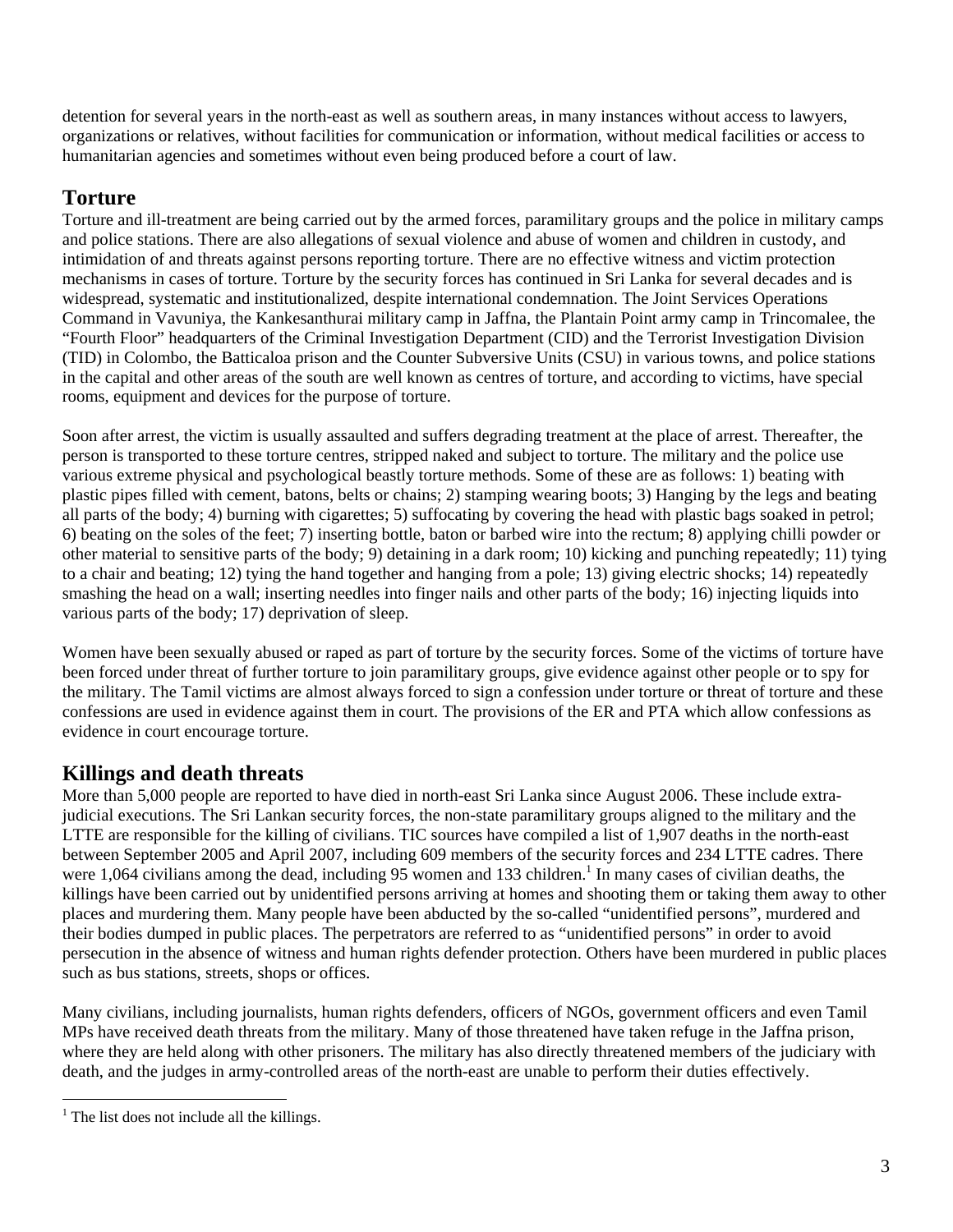#### **Disappearances**

In Colombo and other areas of southern Sri Lanka, 88 Tamils were abducted since February 2006. The persons abducted include journalists, students and women. The bodies of 12 people were found later and the fate of 60 people is unknown. Sixteen people were released after paying huge sums of money as ransom. The ransom monies are paid into named bank accounts, but the Banks and the Police are not willing to investigate contravention of the Prevention of Money Laundering Act No 5 of 2006. These indicate government involvement in the abductions. Individuals, members of organizations and even parliamentarians who attempted to investigate the abductions have received death threats.

In addition to the killings, and the disappearances in the east and Colombo, TIC sources have compiled a list of 900 people who went missing in Jaffna alone between December 2005 and August 2007. Of these, 252 were traced subsequently, 129 of whom were found in security force detention (78 were released later). This means, no information had been given by the security forces about arrest and detention to the relatives or the SLHRC. Seventeen people who went missing were brought in vehicles and dropped at various places by unidentified persons. The dead bodies of 13 other persons were later found. According to the list, 648 are still missing and people have witnessed 194 of them being abducted by the security forces.

Disappearance of people takes place during cordon and search operations, at military checkpoints and during curfew hours. People living near military installations are vulnerable. Often abductions are carried out in white vans, a hallmark of military death squads. During search operations, security force personnel in uniform cover their faces with black scarves in order to hide their identity. The daily curfew in Jaffna between 7.00pm and 5.00am and the cover of night enable the security forces to enter into houses and carry out abductions. Because of the curfew, people are vulnerable and there is no way to escape or call for help. The abductors have no difficulty in passing through several checkpoints with the victims. Where people have witnessed abductions or arrests during cordon and search operations, the military deny holding any person in custody when inquiries are made at army camps. Local *Grama Sevakas* (Village Headmen) are often threatened by the military with death, should they reveal the names of persons arrested during search operations. Many people who visited police stations to report about abductions or arrests by the military and to record their statements as witnesses, have themselves been disappeared or killed. In some instances, several members of one family who made statements to the police have disappeared. This indicates that the police are providing information to the military about witnesses and are involved in disappearances.

In addition to the activities of the security forces, parents and relatives continue to complain that forcible recruitment by the LTTE is taking place in areas controlled by them as well as other parts of the northeast.

# **Impunity**

The government's attitude and its refusal to take action on human rights violations are encouraging further abuses and impunity among security forces and government officers. Four Presidential Commissions inquired into 37,662 of the 54,404 complaints of disappearances, which took place between January 1988 and December 1995 and found evidence of disappearance in 21,115 cases. No enquiries have been conducted into another 16,742 cases of disappearances. No further action as been taken in the 21,115 cases where the commissions have recorded the names of the security force personnel responsible for the disappearances. A new Presidential Commission was appointed in 2006 with a mandate to inquire into complaints of abductions, disappearances and unexplained killings. But the government has not published the reports and has failed to take any action on the recommendations.

Human rights violations, including torture, are not probed by the police. In many instances, the investigators themselves have turned protectors or defenders of the perpetrators, and witnesses have been threatened. The security forces have carried out a number of massacres of Tamil civilians, most of which remain un-investigated. Many Tamil civilians have also been killed in aerial bombardment by the Sri Lanka airforce and the Sri Lankan government has always denied that civilians were killed.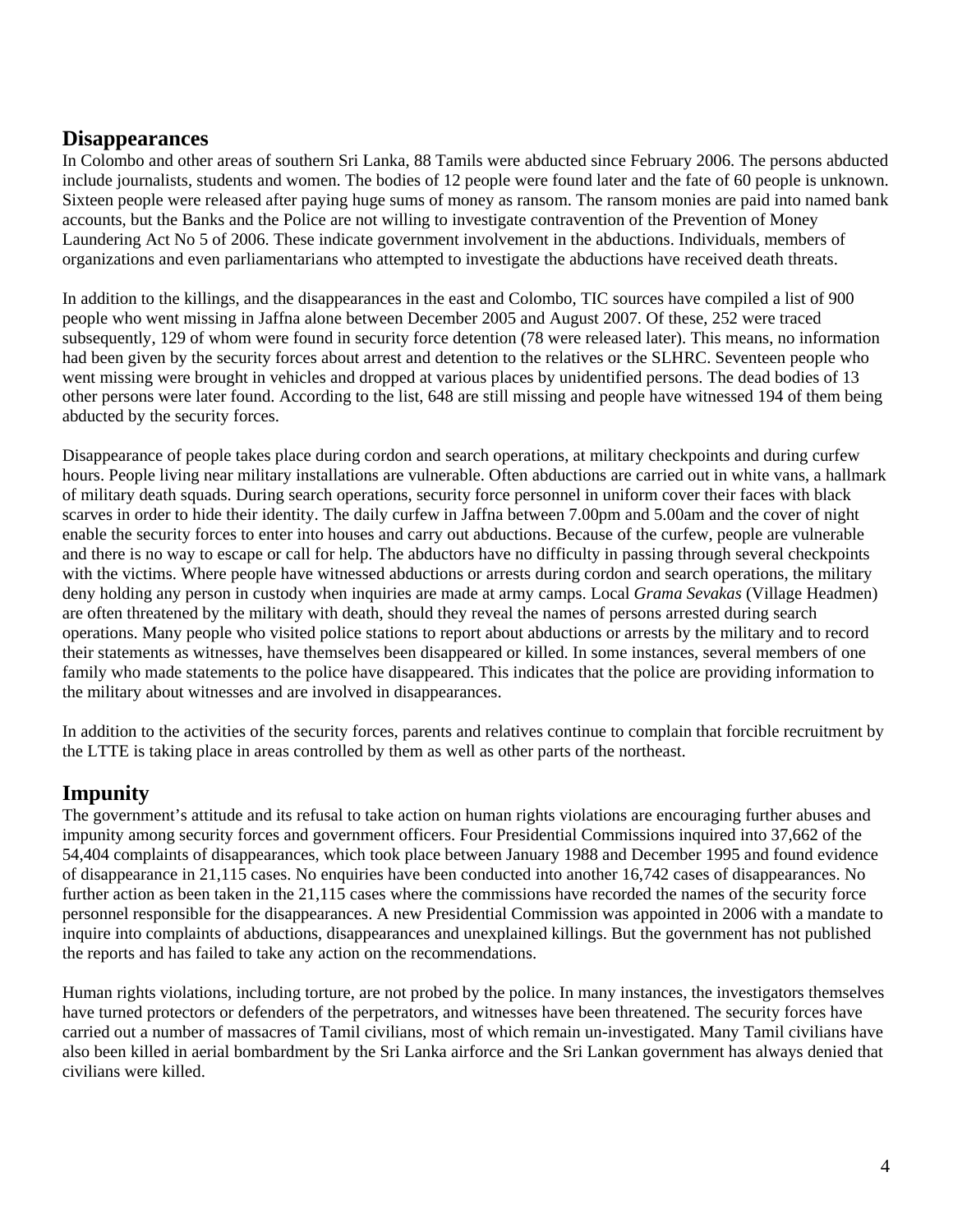Since Mahinda Rajapakse became President of Sri Lanka, the government has encouraged human rights violations against Tamil civilians by the security forces. This encouragement has been given by government ministers and officers by their war-mongering statements, the stance that the peace process will begin only after the LTTE is destroyed and that the territory controlled by the LTTE is liberated. Ministers and government officers are also telling the public not to criticize the security forces, even in the face of grave violations of human rights. Even international agencies carrying out humanitarian work in Sri Lanka, including UN agencies, have come under severe attack from the government. Journalists who criticize the government have been attacked, arrested under the ER or even killed.

The Judiciary led by Chief Justice Sarath N. Silva, which should protect the people, has become a partner of the executive in the violation of the rights of the people. This has encouraged impunity. The Chief Justice himself has warned some lawyers who represent victims of human rights abuses, in open court, that he will not hesitate to remove them from the Lawyers' Roll, if any more human rights case is brought before him. Impartial judges hearing human rights cases against security force personnel in the north-east have been threatened and transferred to other areas. The Judicial Services Commission, which is headed by the Chief Justice, sent a circular letter on 22 August 2006 to all judges in the north-east instructing them not to interfere in the activities of the security forces.

### **Human Rights institutions**

It is clear from the inaction even in the cases of serious human rights violations, the SLHRC which should be independent, is now functioning fully under the control of the Sri Lankan government and has failed to provide protection to the people in accordance with its mandate. It has failed to adequately monitor human rights violations and to investigate abuses. It lacks transparency and accountability. It has failed systematically to hold inquiries into abuses and publish reports. As a consequence, it has totally lost the confidence of the people and people's institutions. In relation to torture and disappearances, the regional offices of the SLHRC have provided information to the SLHRC headquarters in Colombo. But the commissioners have not taken any action. The SLHRC lacks the legal basis for effective functioning. The Sri Lankan President appointed the Commission in May 2006 without the recommendations of the Constitutional Council, which is a mandatory legal requirement in terms of the  $17<sup>th</sup>$  Amendment to the Constitution. The President has also failed thus far to appoint the Constitutional Council which makes recommendations for the appointment of all the independent commissions.

The SLHRC announced in June 2006 that it will not hear 2,127 cases of disappearance passed on to it from the presidential commissions appointed to investigate disappearances, 'unless special directions are received from the government, as findings will result in payment of compensation'. This is a clear indication that the SLHRC is taking instructions from the government contrary to its purpose and mandate. In June 2007, the SLHRC introduced a threemonth time-limit for investigation of complaints, although Human Rights Commission of Sri Lanka Act 1996 does not limit the time for investigations. It has also issued instructions to its regional offices to stop sharing information with NGOs. Sri Lankan human rights agencies have stated that the SLHRC violates fundamental features of the Paris Principles Relating to National Institutions for Protection and Promotion of Human Rights. By failing to carry out its duties as a national institution, the SLHRC in effect, is contributing to impunity and human rights violations in Sri Lanka. Despite the downgrading of the SLHRC in 2007 by the International Coordinating Committee of National Human Rights Institutions (ICC) for failure in human rights responsibilities, no action has been taken to improve its position.

In June 2007, International Independent Group of Eminent Persons (IIGEP) expressed concern that the conduct of the Presidential Commission appointed by the Sri Lankan government in November 2006 to inquire into complaints of abductions, disappearances and unexplained killings is inconsistent with international norms and standards. The IIGEP has pointed to the following problems:

1) Lack of speed in investigation: The first investigation began on 14 May 2007, but since then only a few witnesses have been examined and no substantial progress has been made into any of the mandated cases.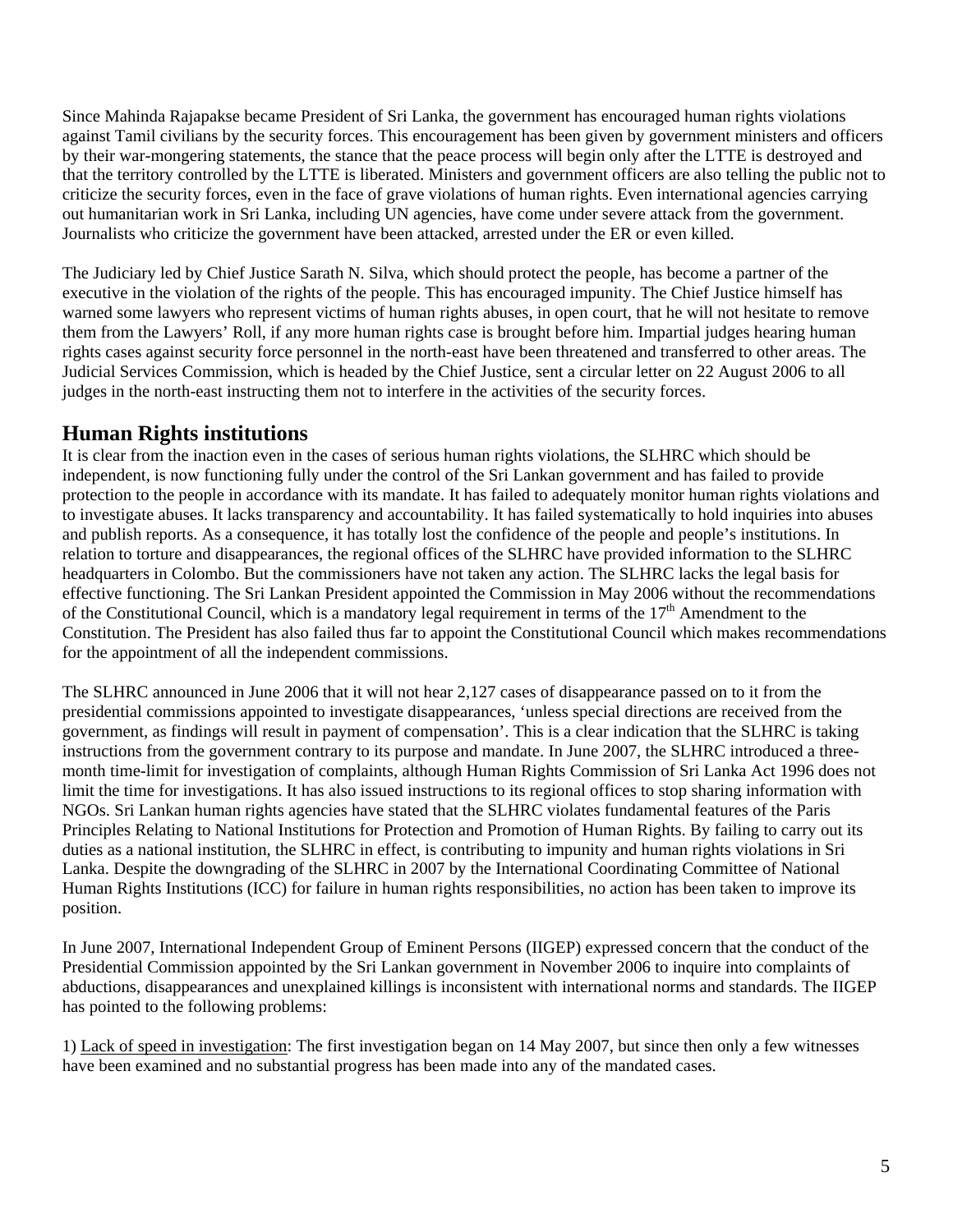2) Lack of transparency: The Commission's decision to conduct investigations in closed sessions may undermine the transparency. The amendments to organizational rules implying that Commissioners can make a decision not to hold a public inquiry at the end of an investigation further affects transparency.

3) Lack of independence: The involvement of the Attorney General's Department in the Panel of Counsel to the Commission, involves serious conflicts of interest and compromises national and international standards of independence and impartiality that are central to the credibility of and public confidence in the Commission.

4) Lack of financial independence: The Commission does not have sufficient financial independence enabling it to exercise direct control of its resources and avoid delays to its operations.

5) Lack of victim and witness protection: The Commission has no functioning Victim and Witness Assistance and Protection Unit, and no adequate training programme to ensure that potential witnesses have the confidence and protection to testify in an inquiry.

6) Failure to secure disclosure: The Commission is conducting investigations without relevant and sufficient information and evidence from state bodies and other persons which is vital for comprehensive and effective investigations. The Commission has failed to exercise powers in the Presidential Warrant and secure adequate disclosure.

The IIGEP has called upon the Commission and the Sri Lankan government to comply effectively with international norms and standards in order to achieve the objectives of the Commission's mandate, but no effective action has been taken to remedy the situation.

#### **Withdrawal from the ceasefire and displacement**

On 2 January 2008, the Sri Lankan government withdrew from the ceasefire agreement of 22 February 2002. As a consequence, the international monitoring body, the Sri Lanka Monitoring Mission (SLMM), established to enquire into any instance of violation of the terms and conditions of the agreement, has come to an end. The withdrawal of the government from the ceasefire and resumption of hostilities will result in displacement and great human suffering. When the tsunami struck in December 2004, there were some 340,000 war-displaced people in Sri Lanka, majority of them in the north-east. The tsunami displaced a further half a million people. The government refused to establish a joint mechanism for the equitable distribution of tsunami aid to the north-east, which could have formed a basis for cooperation towards finding a political solution. More than 300,000 people were displaced in the north-east when the government launched military operations in 2006 and 2007. Currently there are 189,000 internally displaced people in Sri Lanka, 98% of whom are in the north-east.

Since August 2006, the government has imposed restrictions on food, fuel, medicines, raw materials and other essential needs to the LTTE-controlled areas of the north-east. It has imposed restrictions on materials that are essential for health, education, agriculture, transport, communication and other sectors. It has also restricted legitimate livelihood activities such as fishing. The TIC has received information that the hospitals in the north-east suffer from acute shortage of doctors, hospital staff, proper medical facilities and medicines. Doctors in the north-east have raised alarm about these issues, particularly the acute shortage of many essential drugs.

#### **Human rights defenders**

Human rights defenders, journalists and even MPs have been threatened with death or other physical harm to force to keep quiet or abandon the cause they are pursuing. "The threats and pressure come from government ministers and from persons linked to high government authorities" says a Tamil MP, who has been subjected to threats, intimidation and false allegation by senior government and security force officers.

Sri Lankan human rights defenders say that liberal space for expression of opinion has shrunk substantially and they are increasingly exposed to death threats and attacks. They are facing severe retaliatory measures over struggle against abuse of authority, breach of the rule of law, corruption and impunity. These human rights defenders include journalists,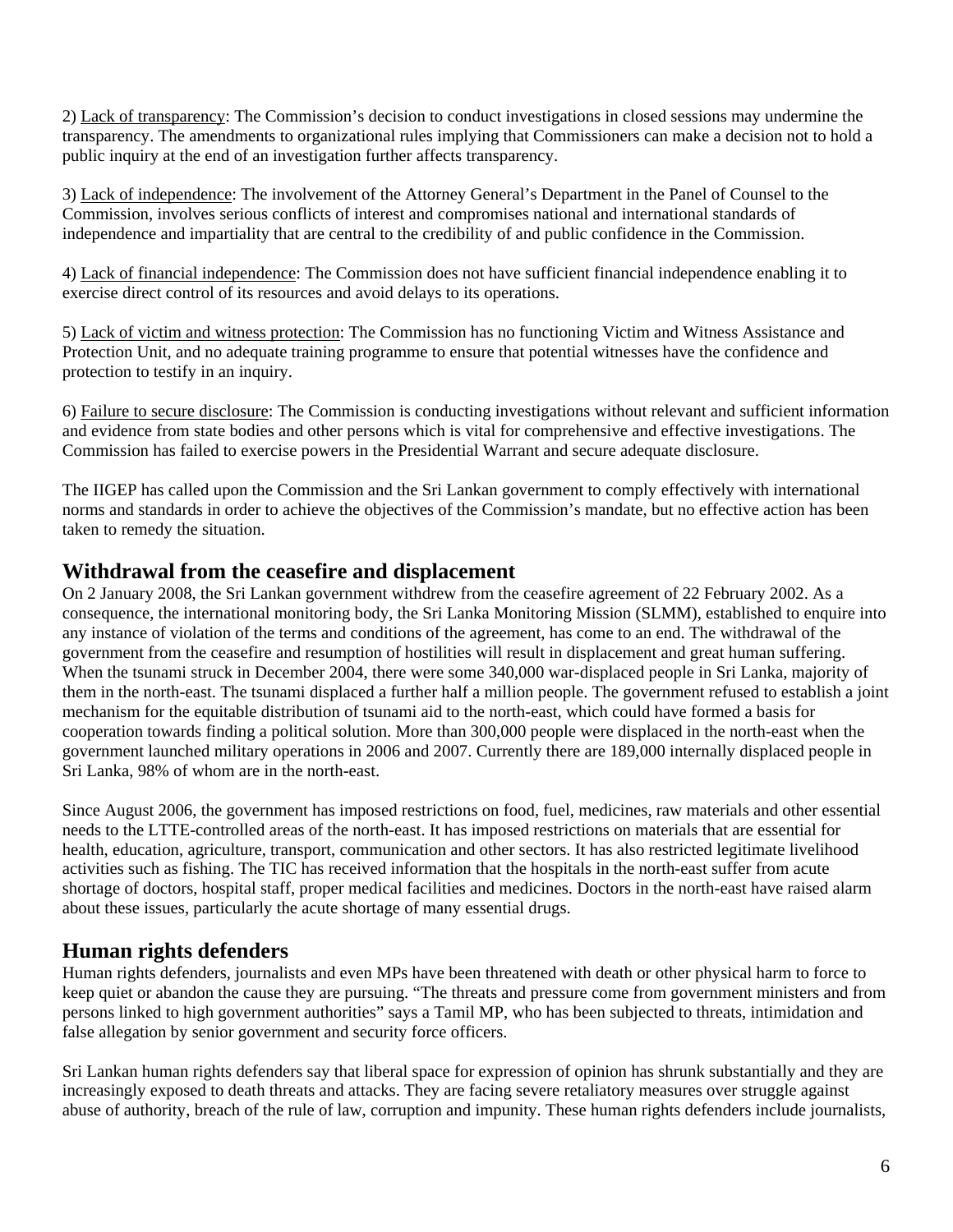writers, academics, NGO staff, religious leaders, lawyers, members of professional bodies and MPs. They include women and men in rural or urban areas and from various social backgrounds. They have been actively involved in highlighting human rights violations, including arbitrary arrest and illegal detention, torture, disappearance, murder, as well as repression of women and the minorities. Information received by the TIC indicates that the persons most at risk of abuse in Sri Lanka are human rights defenders who:

- persistently criticize the warring parties for human rights violations;
- reveal the links of politicians with the police officers and armed gangs who are involved in human rights abuses;
- reveal corruption involving members of the ruling administration and law enforcement officers:
- reveal abuses against minorities;

In the case of the current Rajapakse administration, despite the fact that President Mahinda Rajapakse himself was a human rights defender at one time, there seems to be a planned and coordinated offensive against human rights defenders.

Hundreds of human rights defenders have received death threats and many of them have been attacked. Many have left their homes and localities in the face of continued threats and many others have fled the country. Agents of the State including the police, army, and other law enforcement agencies, for whom successive governments of Sri Lanka have been directly accountable, have continued to perpetrate violations against human rights defenders. Human rights defenders in the north-east are often followed everywhere for many days by black uniformed masked persons on motorcycles without number plates. These masked persons also hang around the officers and homes of human rights defenders, sometimes for several days. Often relatives of the human rights defenders are arrested or abducted. In Jaffna, the freedom of movement of human rights defenders is extremely restricted. They are often denied travel permits and forced to stay indoors.

TIC has received reports that New Left Front leader Dr Wickramabahu Karunaratne and veteran film maker Dharmasiri Bandaranayake have been subjected to threat and intimidation for their forthright and unswerving stand on the conflict in Sri Lanka.

The intelligence services and other shadowy groups operated by senior government officers are also responsible for abuses. These violations are mainly arbitrary arrest, torture, disappearances and murder. They also include the following:

- Continued harassment of human rights defenders through the filing cases against them on unsubstantiated criminal accusations;
- Visiting them at night and threatening them with death or serious bodily harm;
- Telling them that their spouse and children will be killed or abducted;
- Using abusive language against them;
- Telephoning spouses and threatening them;
- Following them in unmarked motorcycles to work and other places;
- Arriving in vehicles and waiting outside the home or office, sometimes for several days;
- Sending them death threat letters and parcels containing bullets;
- Policemen from the Criminal Investigation Department (CID) ransacking the house on the pretext of search;
- Denying human rights defenders access to scenes of incidents;
- Publishing inflammatory messages in newspapers;
- Making spouses to attend enquiries by providing false information;
- Forcing human rights defenders or spouses to attend enquiries repeatedly;
- Withholding identity cards, thus preventing their movement and forcing to remain in their homes;
- Phone tapping
- Demanding them to provide their mobile telephone numbers;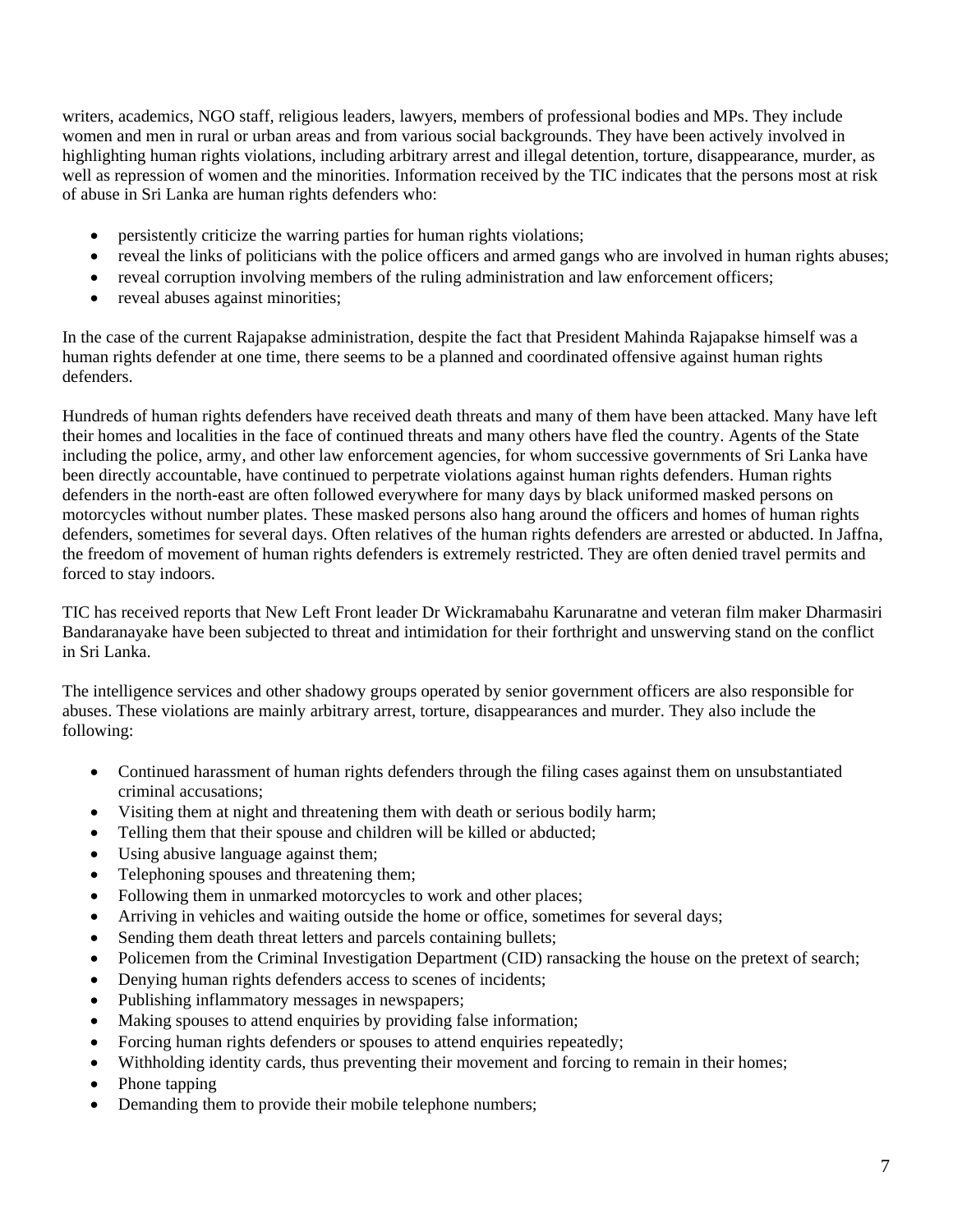• Withdrawing or reducing the number of security officers for MPs and others, making them vulnerable to attacks.

Other perpetrators of abuses against human rights defenders are the LTTE, paramilitary groups operating with the security forces, individuals or groups linked to armed criminal gangs, parties of the ruling coalition or the opposition, and mercenary gangs hired by local politicians to suppress revelations about their unlawful activities. Abuses committed by these groups include death threats and physical attacks against human rights defenders.

#### **Humanitarian workers under attack**

Between January 2006 and September 2007, at least 57 humanitarian workers were killed in Sri Lanka, including 17 workers of the French agency Action Contre la Faim in Trincomalee in August 2006. In many of the killings, government agencies, security forces or government-aligned paramilitaries are suspected to be involved. The government has failed to carry out proper investigations in any of the cases. In some cases such as the Action Contre la Faim killings, regarding which the SLMM said that the 'Security Forces of Sri Lanka are widely and consistently deemed to be responsible for the incident', the government actively sought to prevent any investigation.

Sri Lanka Red Cross Society worker S Thavarajah (43) was abducted by unidentified gunmen from his home in Jaffna town and his body was found on 16 December 2007. The offices of the Tamils Rehabilitation Organization (TRO), in Colombo and government-controlled areas of Vavuniya and Trincomalee in the north-east were searched in January 2007 by the police and all documents, project files and computers were seized. The Trincomalee office was also attacked and ransacked. Seven TRO workers were abducted and murdered by paramilitaries working with army on 29 and 30 January 2006 near government-controlled Welikande in the eastern province. Filipino aid worker Antonio Villeomour of the US agency Mercy Corps, was shot and wounded in Trincomalee on 14 June 2007 in an area heavily guarded by the Sri Lankan navy. A Tamil staff member of the Danish Demining Group (DDG) in Jaffna was shot dead in August 2007. Steen Wetlesen, country programme manager of the DDG said that four staff members travelling to work motorcycles were chased by three people also on motorbikes and fired upon. He also said that four other DDG staff had disappeared in the past two years.

#### **NGOs under attack**

NGOs maintaining a position independent of the government in defense of human rights have also been frequently harassed and attacked. They have come under severe pressure from the Sri Lankan government as well as the LTTE and the paramilitary groups. After fighting resumed between government forces and the LTTE, the Sri Lankan government enforced new controls on foreign aid workers and ordered all local and foreign non-government organizations immediately obtain permits. In October 2006, the government decided to withdraw the visas issued to members of four international NGOs – MSS France, MSS Spain, MDM France and Doctors of the World USA – on the recommendations of the Parliamentary Select Committee, alleging that they supported the LTTE.

Government members and government allies such as the People's Liberation Front (JVP) continue verbal attacks against NGOs alleging that they are a threat to national security. The Parliamentary Select Committee was mandated to investigate activities of NGOs 'inimical to the sovereignty and integrity of Sri Lanka" and "that adversely affect Sri Lanka", despite the statement of the UN Special Representative on Human Rights Defenders that 'only an independent judicial body should be given authority to review an organization's purpose and determine whether it is in breach of existing laws'.

French medical agency, Medecins Sans Frontieres (MSF), working in the north-east for the past 17 years, withdrew from Jaffna in October 2006. MSF took the decision after the Sri Lankan media referred to MSF as a 'threat to national security' and on receiving letters from the government cancelling visas of staff saying that the agency was under investigation. Defence Secretary Gotabhaya Rajapaksa, allegedly threatened *Daily Mirror* editor Champika Liyanarachchi on 17 April 2007, after the newspaper published an article accusing the Thamil Makkal Viduthalai Pulikal Party (TMVP) (Karuna Group) of operating with weapons in government-controlled areas while law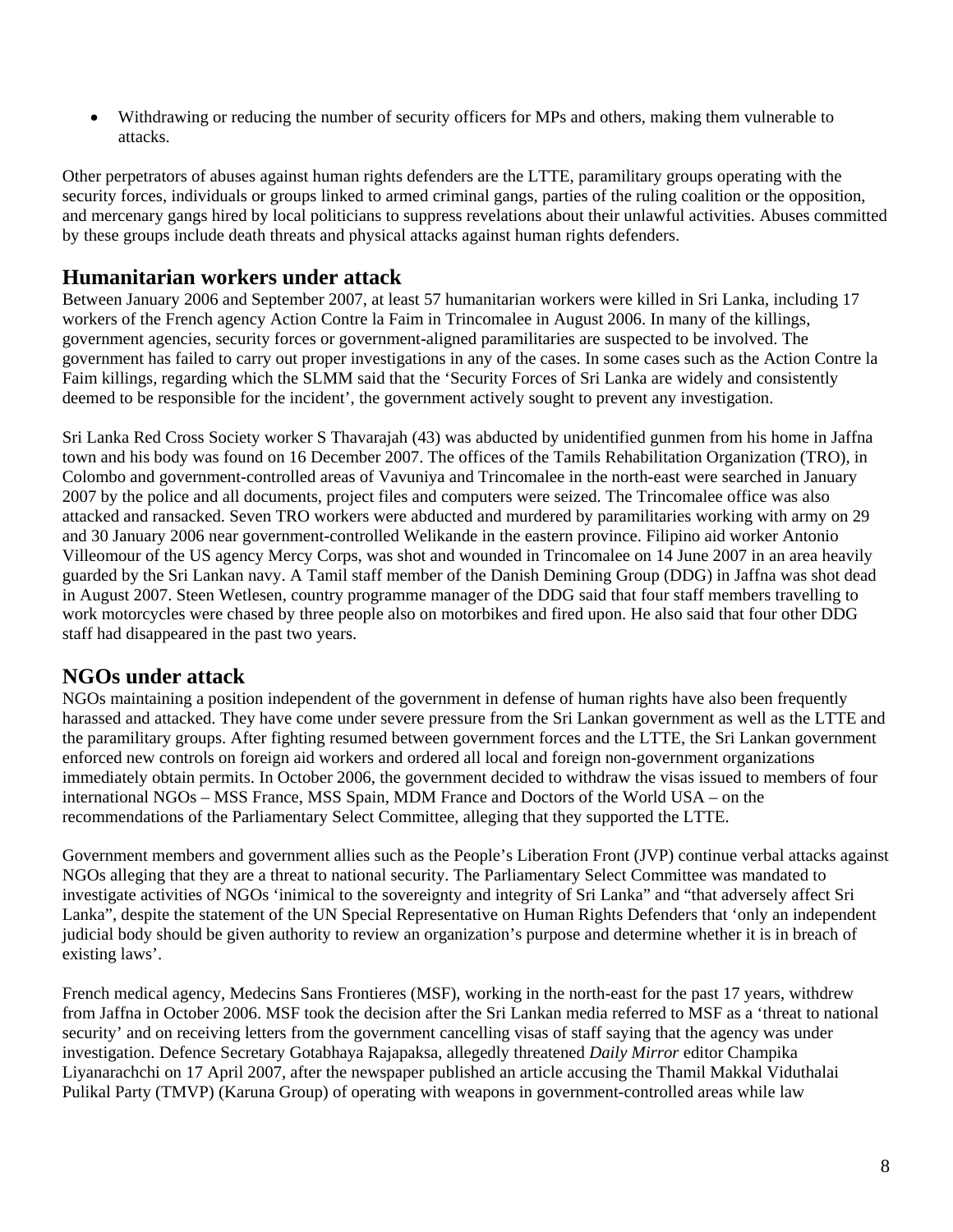enforcement authorities turned a blind eye. On 20 April 2007, the Colombo-based Consortium of Humanitarian Agencies (CHA) received a threat from TMVP.

### **Freedom of expression under attack**

During the past two years twelve media personnel have been killed in Sri Lanka. President Rajapakse, Defence Secretary Gotabhaya Rajapakse and the army commander have summoned meetings of media representatives on several occasions to warn them against criticizing the war on the grounds that it will affect national security and the morale of the security forces. The *Uthayan* newspaper which reports the conditions of ordinary people in government-controlled Jaffna has lost five journalists. Sampath Lakmal de Silva, who specialized in defence issues, was abducted and murdered in Colombo on 2 July 2006.

Attacks on and harassment of the media have continued despite this observation. Anuruddha Lokuhapuarachchi, *Reuters* photographer and journalist, Rohitha Bhasana Abeywardana, a freelance reporter, and S. Rajkumar, president of the Sri Lanka Tamil Media Alliance have fled the country after receiving death threats. The Karuna group, which operates with the army, has banned the distribution of the Colombo-based Tamil newspapers *Virakesari* and *Thinakkural* in the eastern district of Batticaloa. Following repeated protests by students in Jaffna against abduction of young people, the Sri Lanka army stormed offices of *Thinakkural*, *Uthayan* and *Valampuri* newspapers on 9 January 2007 and ordered staff not to publish reports by the Jaffna University Student Union.

K.C. Saranga, a programmer for *Derana TV,* was severely beaten on 15 January 2007 by a mob in the Colombo suburb of Dehiwela and a video film on an operation by STF commandos in the Eastern Province was seized from him. Thanikasalam Sarirooban**,** a trainee journalist with the *Daily Mirror*, was shot dead by gunmen on a motorcycle on 2 August 2007, a day after journalism student Sahadevan Nilakshan was gunned down inside his home. In August, Nadarajah Kuruparan, a news programmer at *Sooriyan FM* television, was abducted and released 24 hours later. His abductors warned him to stop showing a programme that exposed the abuse suffered by the Tamil minority community. Sinnathamby Sivamaharajah, editor of the Tamil-language daily *Namathu Eelanadu* was shot dead by gunmen at his home at Tellippalai, Jaffna on 21 August 2007.

The office of the *Sunday Leader* newspaper which is an outspoken critic of the government was burned on 21 November 2007. The fact that some 15 perpetrators were able to pass security force checkpoints easily and escape, is an indication that they were linked to the government. State-controlled Sri Lanka Rupavahini Corporation's (SLRC) news producer Lal Hemantha Mawalage was stabbed on 25 January 2008 in Colombo. On 27 January 2008, Defence Secretary Gotabhaya Rajapakse openly criticized private newspaper groups and declared that strong action should be taken against journalists who write about military matters. He also stated that laws that criminalize defamation should be reintroduced.

## **Trade unions under attack**

Trade unions and trade union rights are also under attack in Sri Lanka. In February 2007, the Sri Lankan government admitted that the abduction of a railway trade union activist Nihal Serasinghe and two journalists Sisira Priyankara and Lalith Seneviratne in Colombo was carried out by the army. The government claimed that they were arrested, but none the procedures for arrests was followed. After the trade unions protested about the arrests, posters depicting trade union leaders as terrorist operatives sprung up in many places calling for their arrest. A campaign in the government media was also launched to discredit trade unionists. After the Sri Lanka Ports Authority (SLPA), which is under the Ministry of Ports, and the Minister of Ports refused to negotiate on wages and benefits, 14 port trade unions representing 14,000 port workers decided to launch industrial action in March 2007. The Supreme Court, on a petition filed by an employer organization Joint Apparel Association Forum (JAAF) claiming that the trade union action constituted an infringement of their right to lawful occupation, issued a restraining order on 25 July 2007 forbidding the trade union actions until 27 November 2007 and ordered the police and military to take immediate steps to ensure the trade unions complied with the decision. The International Labour Organization (ILO) in its November 2007 Governing Body session held the view that the restriction placed on the port-workers by the Supreme Court is contrary to the principles set out in the ILO Conventions that Sri Lanka has ratified and pledged to uphold.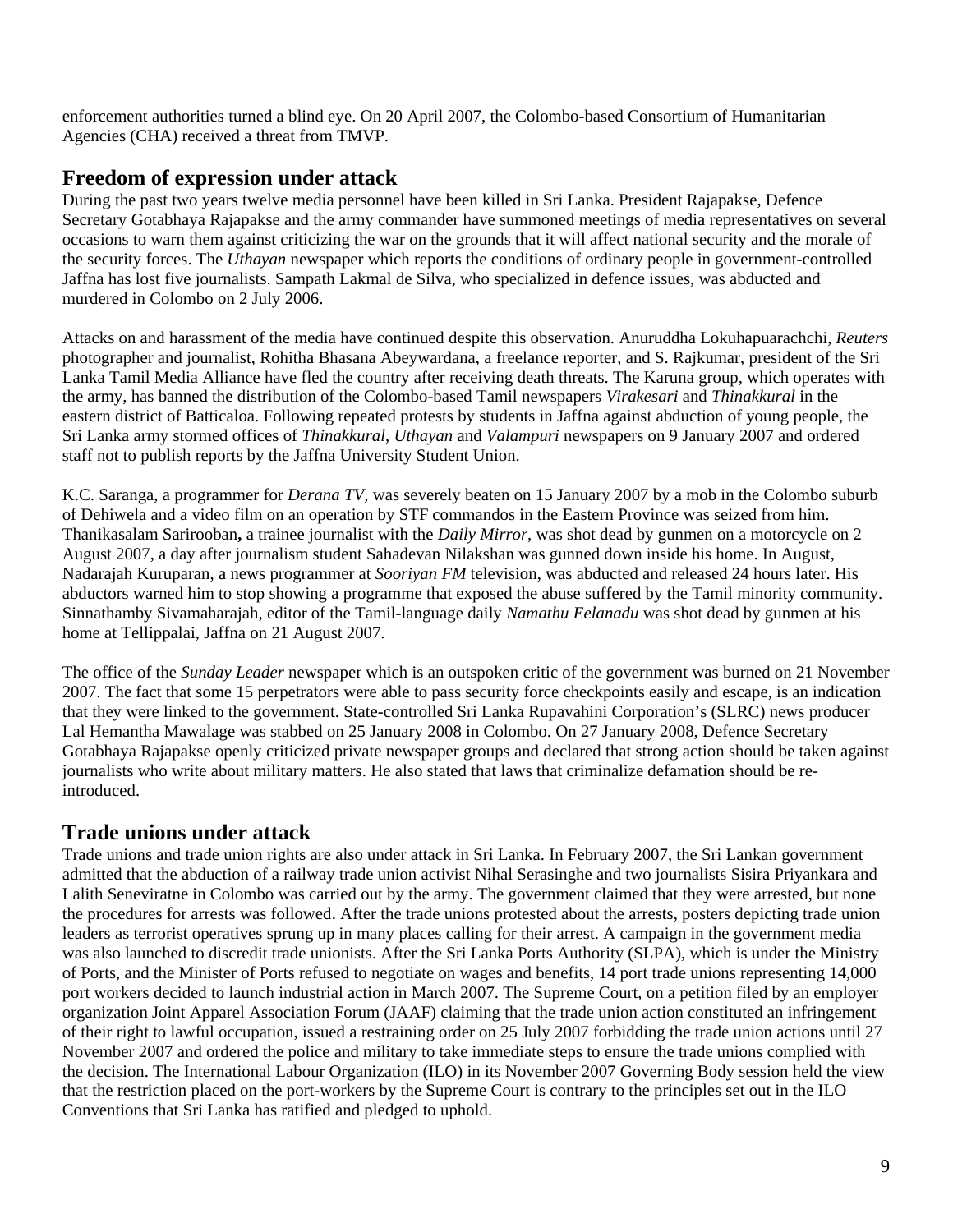### **Hostile Supreme Court**

Human rights defenders are attacked from all sides and they have no one to turn to for protection. The courts, particularly the Supreme Court, are hostile to the defenders. The Chief Justice himself has threatened human rights defenders during court proceedings that he would suitably deal with them if they brought human rights cases before the Supreme Court against the security forces.

The Supreme Court, on a petition filed by employer organization Joint Apparel Association Forum (JAAF) claiming that trade union action constituted an infringement of their rights, issued a restraining order on 25 July 2007 forbidding the trade union actions until 27 November 2007 and ordered the police and military to take immediate steps to ensure the trade unions complied with the decision.

#### **The International Community**

The international community, through international agencies, UN organizations, government agencies and other means, has made attempts for more than 25 years to improve human rights in Sri Lanka. Within the last two years the human rights situation has gravely deteriorated and the Sri Lankan government, rather than taking measures to protect the people, has unleashed its power on the people themselves, resulting in enormous suffering, particularly for the Tamil people in the island, and in erosion of democracy. The government has also made it clear by words and action that it will not take, for the foreseeable future, any measure to put the peace process back on track. If persuasion has not produced results for 25 years, the TIC believes that the International Community must explore other means to restore human rights, democracy and peace in Sri Lanka.

**The TIC calls up on the International Community to take all measures as are necessary to** 

**The Tamil Information Centre calls up on the UN Human Rights Council to** 

**a) take urgent measures for the presence of an international human rights monitoring body with access to all parts of Sri Lanka and access to all relevant institutions with a view to improving human rights on the ground and ensuring Sri Lanka's human rights obligations and commitments;** 

**b) ensure that a mechanism for investigation of human rights violations throughout the island, which meets the requirements of independence, credibility, effectiveness and empowerment is established, with international participation, so that it contributes to public confidence, peace and stability in all parts of Sri Lanka;** 

**c) ensure that impunity is dealt with in Sri Lanka, paying special attention to the laws and regulations that contribute to impunity, particularly through proper, adequate and impartial investigations into allegations of torture, rape, disappearances and extra-judicial executions, and that the perpetrators, irrespective of their ethnic origin, position or status, are prosecuted.**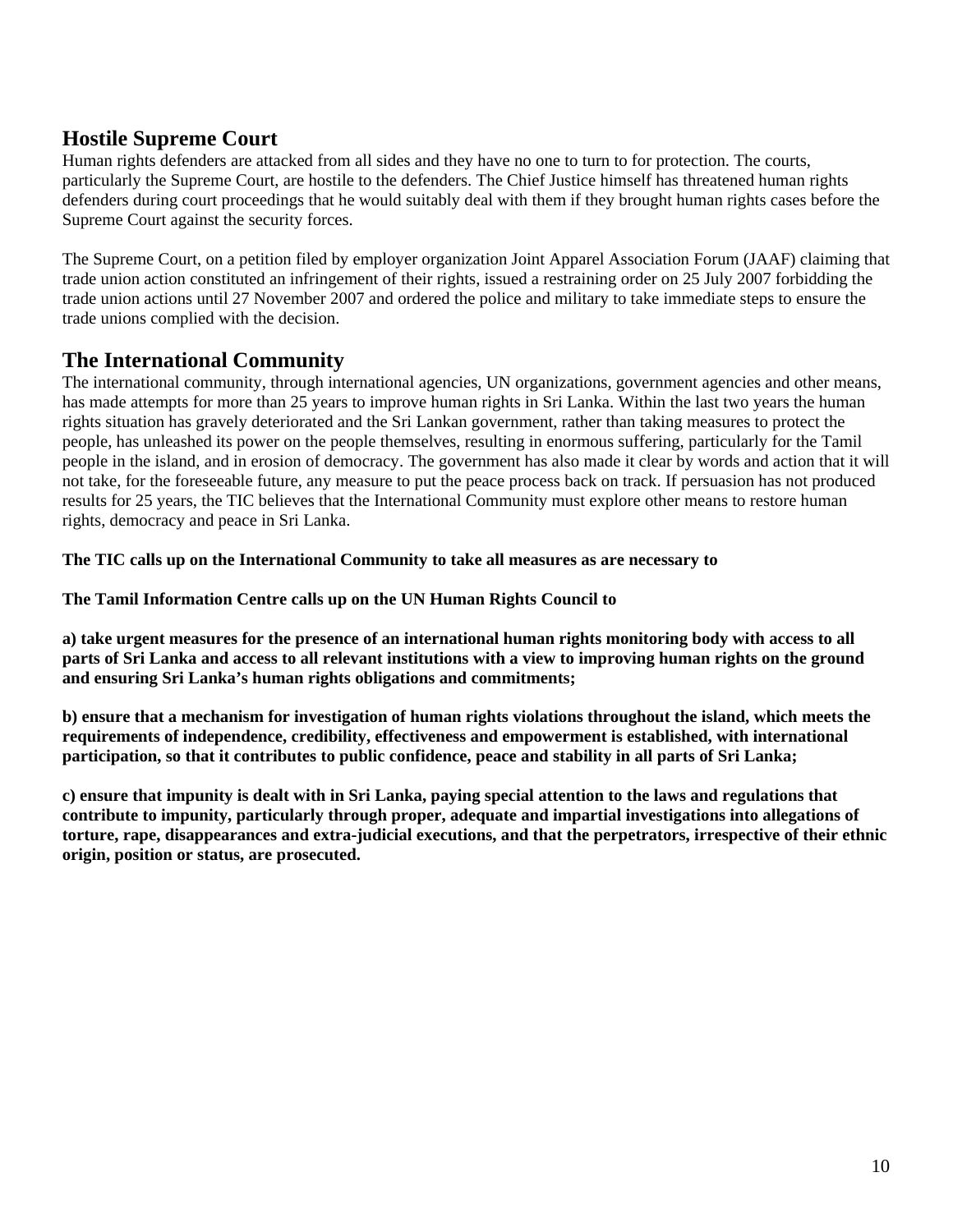#### **ANNEX 1**

#### **Emergency Regulations (ER) and the Prevention of Terrorism Act (PTA)**

Regulation 20 (9) of the ER provides as follows:

*Where any person is taken into custody under the provisions of this regulation it shall be the duty of the arresting officer to issue to the spouse, father, mother, or any other close relative a document in such form as is specified by the Secretary, acknowledging the fact of arrest.* 

The Presidential Directives of 5 July 2006 provide as follows:

*At or about the time of the arrest or as it is not possible in the circumstances, immediately thereafter as circumstances permit:* 

*(i) The person making the arrest or detention shall identify himself to the person arrested or any relative or friend of such person upon inquiry, being made by name and ranks;* 

*(ii) Every person arrested or detained shall be informed of the reason for the arrest;* 

*(iii) The person making the arrest or detention shall issue, to the spouse, father, mother or any other close relation as the case may be a document in such form as specified by the Secretary to the Ministry of the Minister in charge of the subject of Defence, acknowledging the fact of arrest.* 

*The name and rank of the arresting officer, the time and date of arrest and the place at which the person will be detained, shall also be specified.* 

The security forces may be hiding behind the following proviso common to both the Regulation and the Presidential Directive, which enables them to ignore the requirements:

*Provided that, where any person is taken into custody and it is not possible to issue a document as set out above, it shall be the duty of the arresting officer, if such officer is a police officer, to make an entry in the Information Book, giving reasons as to why it is not possible to so issue a document, and if the arresting officer is a member of the Armed Forces to report the reasons why it is not possible to issue a document to the officer in charge of the police station, whose duty it shall be to make an entry of such fact along with the reasons therefor in the Information Book.* 

The ERs introduced in August 2005 have the effect of removing judicial oversight in relation to arrest and detention, and suspend the relevant provisions of the normal law. The ERs give authority to security forces to arrest on mere suspicion, without warrant. The person arrested can be detained without access and without charge, and the ERs do not limit the time period of detention. Under the ERs the Defence Secretary can order a person to be held for a period of one year and such person need not be produced before a Magistrate for 30 days or in some cases 90 days. The Magistrate has no authority to release the person on bail without written permission from the Attorney General.

The ERs allow confessions to the police admissible as evidence in court and suspend the relevant provisions of the normal law. A confession or statement made to any person under any circumstance may also be used as substantive evidence against the accused. The burden of proving that the confession was made under duress lies on the accused.

The ERs also erode the powers of the courts under normal law in relation to deaths in the custody of the police or armed services. Under normal law, the Magistrate has wide powers to receive information immediately, view the body and hold an enquiry to ascertain the causes of death. But under the ERs enquiries into deaths in custody can take place only on the application of the Inspector General of Police (IGP). After a post-mortem, a DIG has the power under the ERs to burn the body without handing it over to relatives.

ERs introduced in December 2006 give a very wide definition of "terrorism" and are clearly intended to curtail legitimate democratic activities and constitutionally protected rights of the people, organizations and the media. The regulations say that no person shall engage in any transaction on any matter whatsoever with a group engaged in terrorism. But the regulations also say that there can be transaction with such a group with the written approval of the Competent Authority appointed by the President, to facilitate a peaceful political solution, maintenance of supplies,